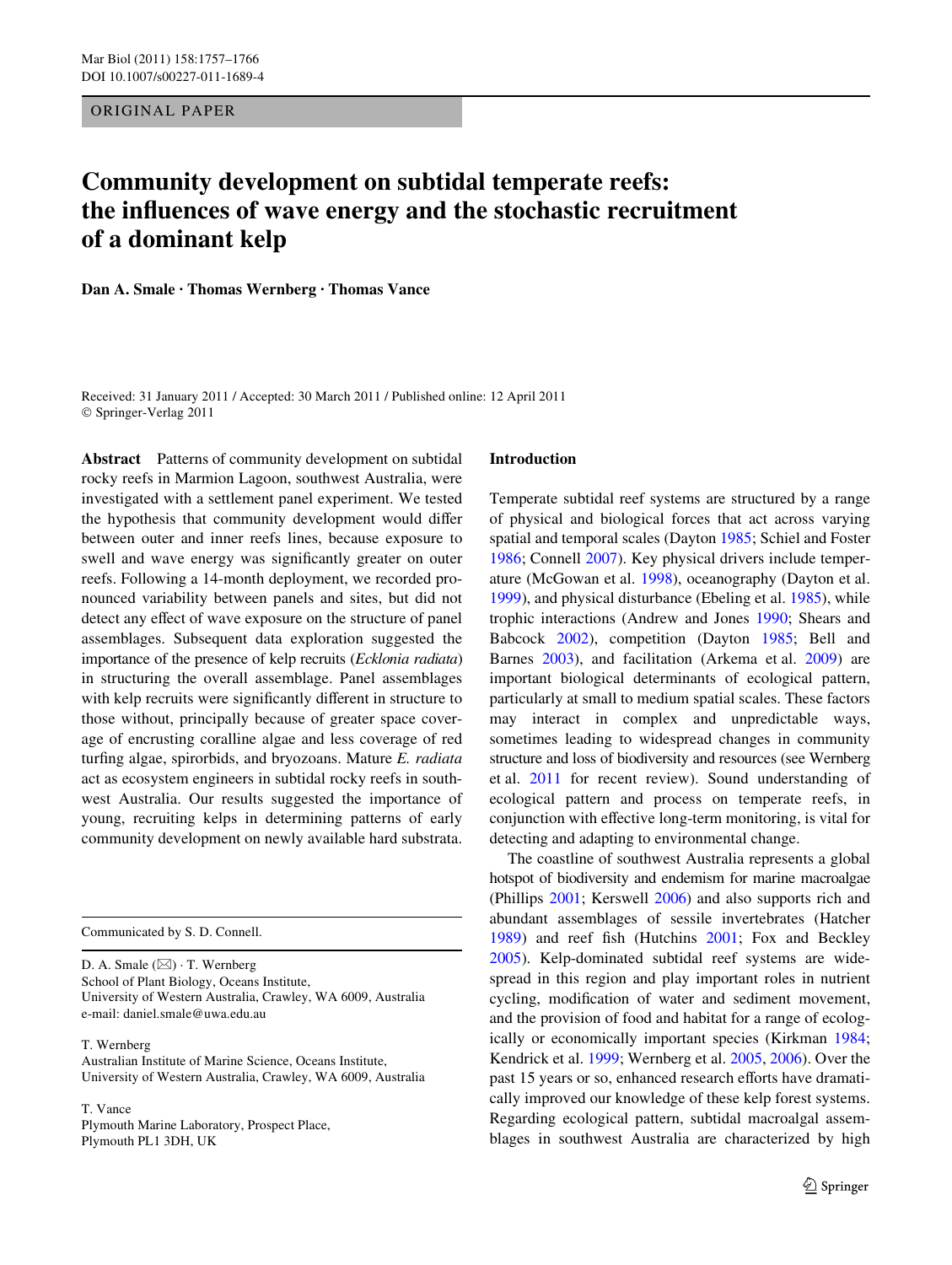species richness and turnover (Kendrick et al. [1999](#page-8-13); Smale et al. [2011\)](#page-8-14), pronounced small-scale variability (Phillips et al. [1997;](#page-8-15) Smale et al. [2010](#page-8-16)), and predictable large-scale shifts in assemblage structure that correspond to a regional oceanic temperature gradient (Wernberg et al. [2003;](#page-9-3) Smale et al. [2010,](#page-8-16) [2011\)](#page-8-14). Key processes that drive these patterns include the modification of the physical environment by the dominant kelp *Ecklonia radiata* (Toohey et al. [2004](#page-8-17); Wernberg et al. [2005](#page-9-1)), pronounced habitat heterogeneity (Toohey et al. [2004,](#page-8-17) [2007\)](#page-8-18), and wave-driven patchiness in macroalgal canopy cover (England et al. [2008](#page-8-19); Wernberg and Goldberg [2008\)](#page-8-20). At larger spatial scales, the polewardflowing Leeuwin Current, which effects the connectivity of populations and communities as well as water temperature and nutrient availability, has strongly influenced the evolution and ecology of coastal southwestern Australia (Phillips [2001](#page-8-7); Kendrick et al. [2009\)](#page-8-21).

Despite an ever-growing body of research, some fundamental knowledge gaps remain. For example, it is evident that spatiotemporal variability in removal of macroalgal canopies by wave disturbance generates "open" space for colonization and leads to a mosaic of patches at different successional stages, which in turn promotes and maintains overall assemblage richness (Toohey et al. [2007;](#page-8-18) Wernberg and Goldberg [2008\)](#page-8-20). However, patterns of recruitment and early community development onto newly available substrata are poorly known in this system compared with elsewhere, especially for sessile invertebrates. To date, the vast majority of data on settlement and recruitment stems from individual canopy formers, such as *Ecklonia radiata* (Wernberg [2009](#page-8-22); Wernberg et al. [2010\)](#page-9-4) and *Sargassum* spp. (Kendrick [1994](#page-8-23); Kendrick and Walker [1994](#page-8-24)); there are almost no published studies on the recruitment and development of whole assemblages on subtidal reefs in southwest Australia (but see Toohey et al. [2007](#page-8-18)). As benthic community structure and local biodiversity patterns are strongly influenced by "bottom-up" processes (Dayton et al. [1992\)](#page-8-25), documenting patterns of spatial variability in recruitment will enhance our understanding of the system as a whole.

Furthermore, the southwest Australian coastline is subject to intense wave action, due to persistent swell generated by the mid-latitude cyclones tracking across the Indian Ocean, coupled with a coastal geomorphology that offers relatively little protection from predominant southwesterly swells (Lemm et al. [1999](#page-8-26)). However, wave action is attenuated along many sections of coast by submerged reefs and small islands, which substantially reduce wave action at some nearshore habitats. These wave energy gradients have ecological implications, as exposure is a known determinant of kelp morphology and overall macroalgal assemblage structure, both in southwest Australia (Phillips et al. [1997](#page-8-15); Wernberg and Thomsen [2005](#page-8-27)) and elsewhere (Dayton [1985;](#page-8-0) Hurd [2000](#page-8-28)). Ecological responses to wave exposure in this region have, however, been variable and location specific (Wernberg and Thomsen  $2005$ ), and further information on the influence of exposure on a range of taxa and life stages is required.

Here, we report on a settlement panel experiment conducted on subtidal reefs that aimed to examine the effect of wave exposure on patterns of community development of sessile flora and fauna. The study had the secondary objective of obtaining much-needed baseline information on the structure of juvenile assemblages in a biodiversity hotspot.

# **Methods**

#### Study site

The study was conducted at Marmion Lagoon (31°48'18"S, 115°42'11''E), situated 20 km north of Perth, Western Australia (Fig. [1\)](#page-2-0). This coastline is characterized by a series of 3 parallel submerged limestone reefs, which influence patterns of wave energy and water circulation within the lagoon. With regard to wave climate, heavy oceanic swells pummel the coastline throughout the year (Searle and Semeniuk [1985\)](#page-8-29), which strongly influences seabed ecology and geomorphology. In addition, locally generated wind waves, predominantly from the southwest, persist during the summer months. Both types of waves are dampened, diffracted, and refracted as they approach the coast by the limestone reefs. This dissipation of energy as waves encounter each successive reef line produces a gradient of physical disturbance ranging from highly exposed sites (offshore reefs) to sites of low exposure (inshore reefs). During 2009, mean wave height (swell and sea combined) off Rottnest Island,  $\sim$ 40 km southwest of Marmion Lagoon, was  $2.2 \pm 1.0$  m and ranged from 8.9 to 0.5 m, indicating the high-energy nature of the study location (based on >15,000 observations recorded by an offshore wave buoy maintained by Department of Transport, Western Australia).

## Experimental design and panel deployment

Three sites were selected from both an outer and an inner reef line, to represent "high-" and "low-" wave energy habitats. Within each reef line, sites were between 1.5 and 5 km apart and were initially selected at random from a larger pool of potential sites. All sites were predominately medium to high relief limestone reef (vertical structures of 2–4 m). A priori examination of three different indicators of wave exposure showed that wave energy was significantly greater at sites on the outer reef line compared with the inner reef line (Fig. [2](#page-2-1); significance determined with *t* test using 4 *df* and untransformed data). At each site, twelve 600-mm stakes of galvanized iron rebar were fixed vertically into reef by scuba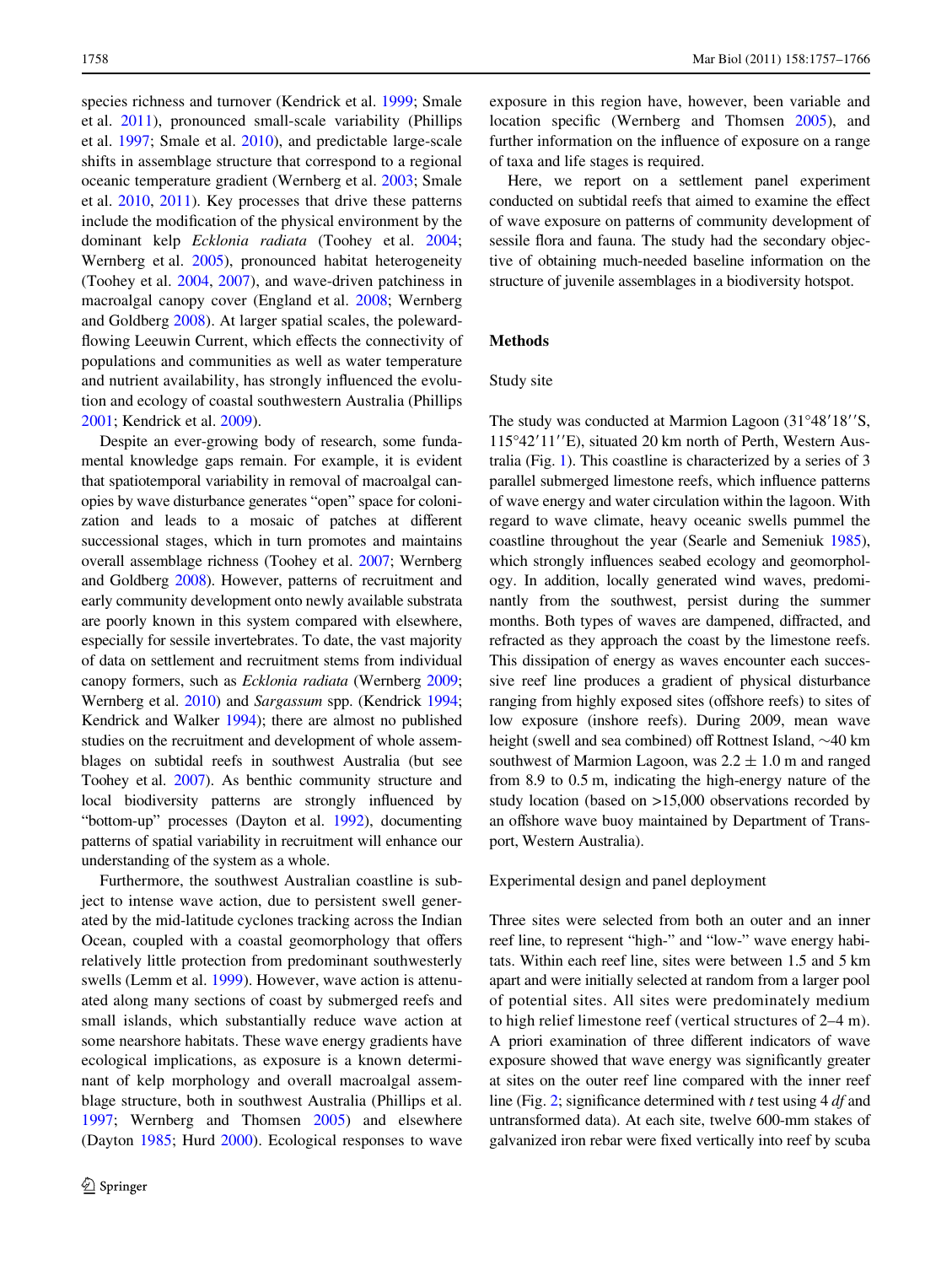

<span id="page-2-0"></span>**Fig. 1** Map of study area indicating the location of the 3 sites along each reef line in Marmion Lagoon, Perth, Western Australia. Approximate reef structure is also shown

divers using an underwater drill and heavy-duty mallet. Stakes were at least 2 m apart and, were possible, deployed along the reef line (i.e., north to south) perpendicular to the predominant swell direction. A  $200 \times 200$  mm roughened PVC panel was then fixed to each stake,  $\sim$ 150 mm from the reef surface, with cable ties and clamps. Panels were roughened with an industrial sandblaster; the duration and areal coverage of sandblasting were standardized. Care was taken to ensure that each stake protruded perpendicularly from the substratum, so that each panel was mounted vertically and all panels were comparable in orientation. Panels were mounted vertically for ease of deployment and to ensure that panel orientation remained consistent. All large macroalgae within a 1 m radius of each stake was removed, to exclude the possibility of "thallus scour" disturbing the panel assemblages. Panels were deployed, as much as possible, on reef flats (rather than in the lee of ledges or on elevated ridges) to ensure that water movement around panels was comparable between sites and reef lines. The mean depth of panels at each site ranged from  $6.6 \pm 0.2$  (SD) to  $9.2 \pm 0.3$  m and did not differ between reef lines (*t* test:  $df = 4$ ,  $t = 1.92$ ,  $P = 0.13$ ). Panels were deployed in March 2009 and collected in June 2010 by scuba divers, before being returned to the laboratory, in seawater, for analysis. During the 14-month deployment, panels were inspected and maintained (i.e., to replace cable ties and clamps) at tri-monthly intervals.

## Analysis

A high-resolution digital image of each panel was taken (using an Olympus Mju Tough 8010 14MP camera) immediately on return to the laboratory. Macro images of flora



<span id="page-2-1"></span>**Fig. 2** Indicators of wave climate/exposure for each of the three study sites within the outer and inner reef lines. Baardseths scale and effective fetch are cartographic wave exposure indices (see Ruuskanen et al. [1999](#page-8-30); Wernberg and Vanderklift [2010](#page-9-5) for details on calculation and modifications). Maximum water velocities were measured at each site using spring scales (as described by Bell and Denny [1994](#page-7-3)). Spring scales (between 3 and 5 per site) were deployed for 4 weeks during the summer of 2001/02 and 4 weeks during the winter of 2002. All wave indices were greater on the outer reef line compared with the inner line (determined using *t* tests, with 4 *df*, on untransformed data), as indicated on plots with *lower-case letters*

and fauna were also collected, and voucher specimens of all discernable taxa were taken and preserved accordingly. For analysis, images of panels were initially cropped 20 mm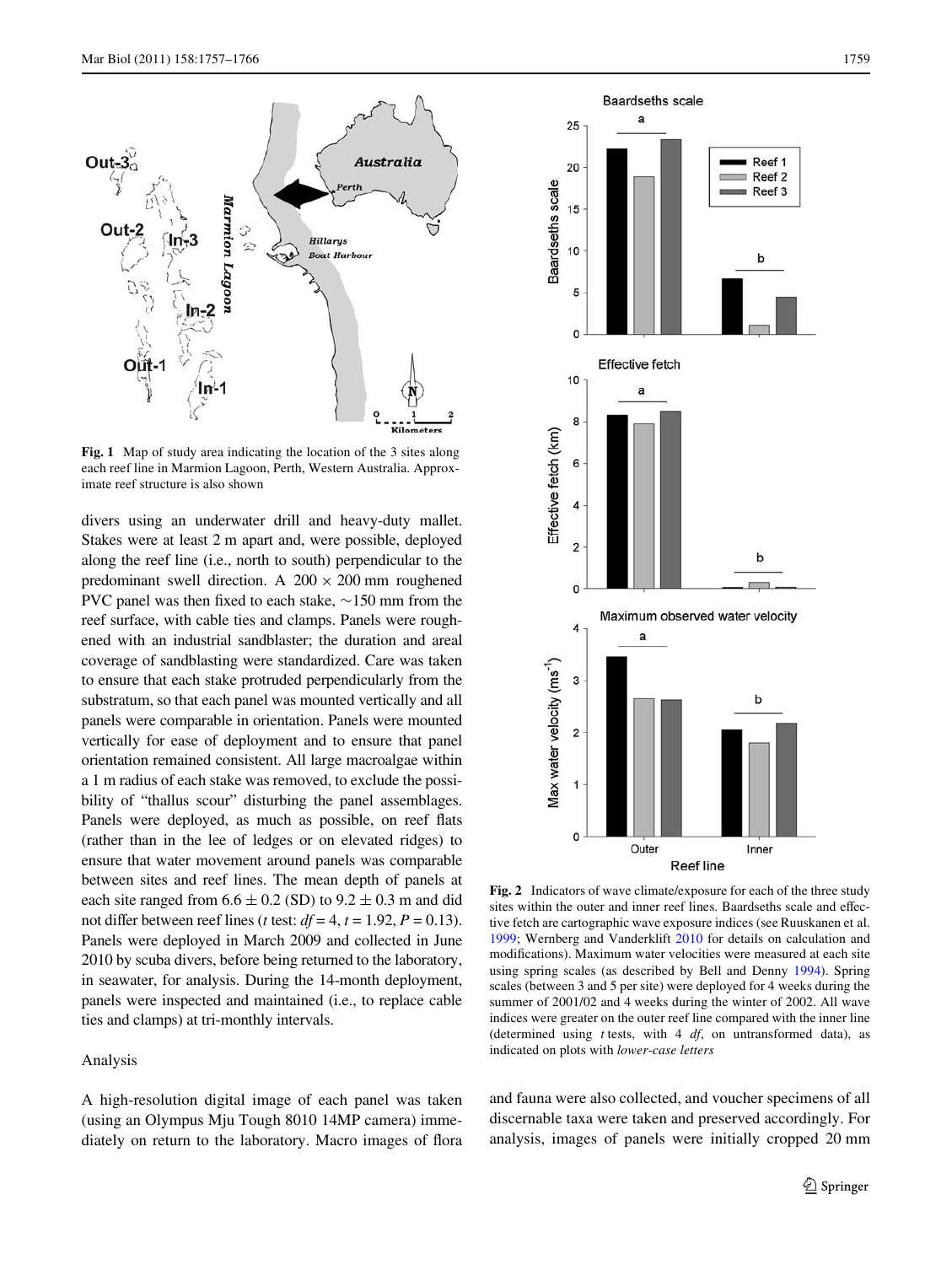inside each edge (to account for "edge effects", see Todd and Turner [1986](#page-8-31) and references therein); an analytical area of  $160 \times 160$  mm was therefore obtained for each panel. A grid consisting of 100 squares was then digitally projected onto each image, and the dominant organism within each grid recorded to provide an estimate of percent cover. All macroalgae and macrofauna (>10 mm) were identified to the lowest taxonomic level possible (generally species for macroalgae and family or genus for fauna). Where microalgae or small, indiscernible macroalgae dominated a grid, a coarse taxonomic grouping was assigned (e.g., pink coralline encrusting, red turfing, green filamentous). In this manner, 32 distinct faunal groups (comprising principally of ascidians and bryozoans), 19 specific macroalgal groups, and 6 "coarse" taxonomic categories were used to quantify assemblage structure on the panels.

As some panels were lost during the experiment (at time of retrieval, the number of panels per site ranged from 8 to 12), 8 panels were randomly selected from each site for analysis to maintain a balanced design. Differences in multivariate assemblage structure between reef lines and sites were assessed with PERMANOVA, with sites (random, 3 levels), nested within "reef line" (fixed, 2 levels). Permutations were based on a Bray-Curtis similarity matrix generated from square-root transformed percent cover data; the transformation was used to down-weight the influence of abundant "coarse" taxonomic categories (e.g., red turfing) and large-space occupiers such as kelps. Tests used 999 permutations under a reduced model, and significance was accepted at *P* < 0.05. A PERMDISP test was also performed to test for differences in multivariate dispersion between reef lines. MDS plots based on the Bray-Curtis similarity matrix were generated to visualize multivariate partitioning between reef lines and sites. Differences in univariate metrics—such as total cover of macroalgae and invertebrates, and cover of individual dominant taxa—were also tested with PERMANOVA, using the model described above (but with matrices based on Euclidean distances of untransformed data, which is analogous to traditional ANOVA). All tests were conducted with PRIMER 6 (Clarke and Warwick [2001](#page-7-4)), using the PERMANOVA addon (Anderson et al. [2007](#page-7-5)).

# **Results**

Marine epiflora and fauna covered at least 92% of the surface area of every settlement panel after 14 months of immersion. The coarse taxonomic groups "red turfing algae" and "pink coralline encrusting algae" were dominant space occupiers, although individual discernible species such as the macroalgae *Amphiroa anceps* and *Ecklonia radiata* and the bryozoan *Triphyllozoon monoliferum* were also



<span id="page-3-0"></span>**Fig. 3** MDS ordinations of panel assemblages based on a Bray-Curtis similarity matrix generated from square-root transformed percent cover data. Centroids represent a single-panel assemblage, with 8 panels per site and 3 sites nested within each reef line. *Centroid colors* represent reef lines while *centroid symbols* denote sites

common on panels. The abundance of mobile invertebrate grazers observed on panels was very low; no more than five herbivorous gastropod molluscs were observed at any one site (on a total of 8–12 panels). MDS ordination suggested that assemblages on the outer reef line were not distinct from those on the inner reef and that variability between and within sites was high (Fig. [3\)](#page-3-0). PERMANOVA detected no difference in assemblage structure between reef lines, but did detect significant variability between sites nested within reef lines (Table [1](#page-5-0)). PERMDISP showed that multivariate dispersion did not vary between reef lines  $(F<sub>1.46</sub> = 0.061, P = 0.83)$ . Similarly, the total cover of both macroalgae and invertebrates did not vary between reef lines but did differ significantly between sites (Table [1;](#page-5-0) Fig. [4\)](#page-4-0).

Patterns for the 3 dominant floral and fauna space occupiers were also examined. For macroalgae, the percent cover of the kelp *Ecklonia radiata* and the red understory alga *Amphiroa anceps* did not differ between reef lines but did vary significantly between sites (Table [1;](#page-5-0) Fig. [4\)](#page-4-0). For example, mean percent cover of *E. radiata* on the inner reef line ranged from 0 to  $16.5 \pm 6.5$  between sites. The cover of *Ulva* spp. did not differ between reef lines or sites (Table [1;](#page-5-0) Fig. [4\)](#page-4-0). A similar pattern was observed with fauna, in that the cover of the bryozoan *Triphyllozoon monoliferum*, the spirorbid polychaete *Filograna implexa,* and the colonial ascidian *Leptoclinides* sp. did not differ between reef lines, although *T. moniliferum* did differ between sites (Table [1](#page-5-0); Fig. [4\)](#page-4-0). The cover of all floral and faunal species varied considerably between panels within sites, as indicated by consistently large error bars (Fig. [4\)](#page-4-0).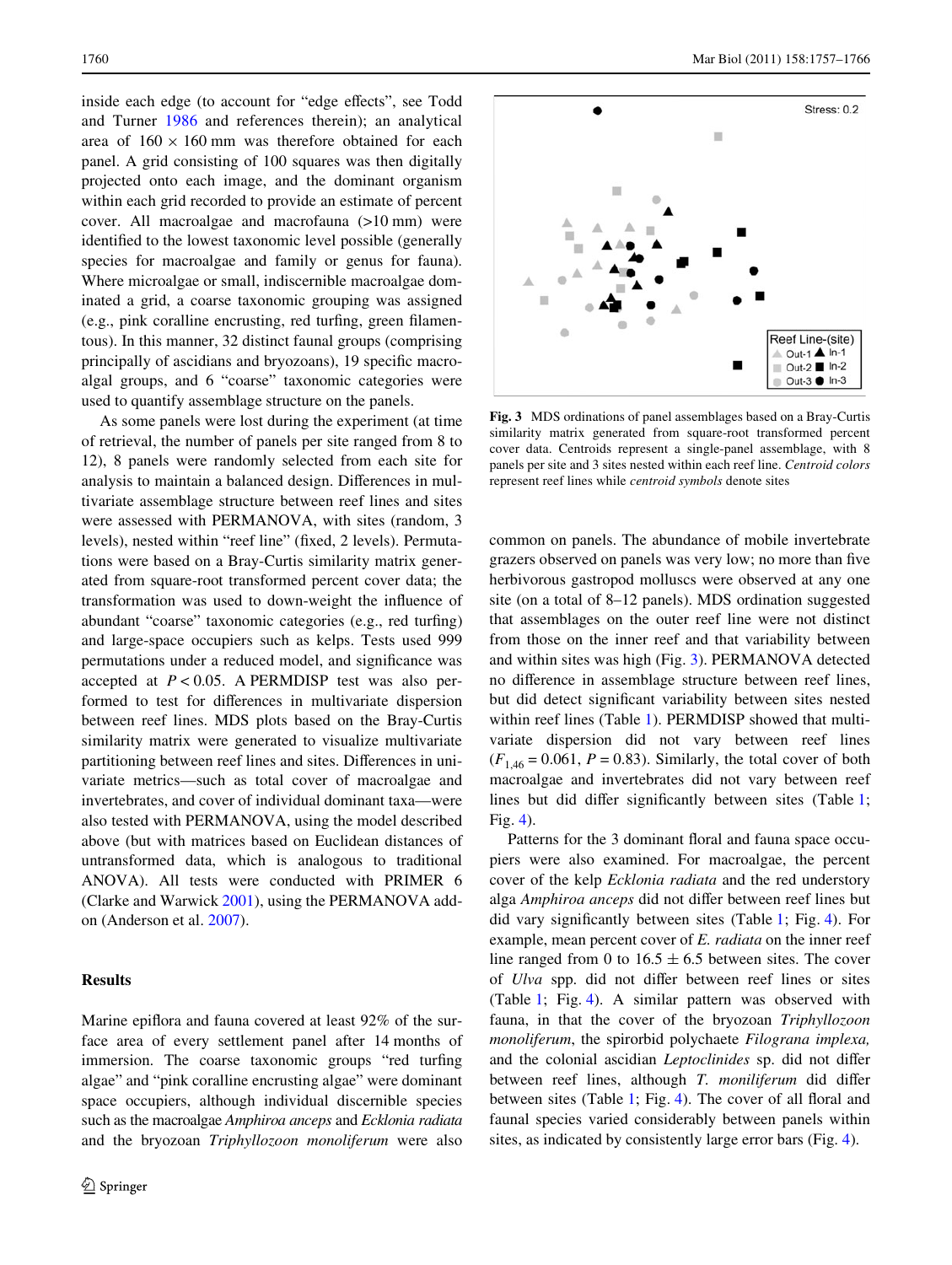<span id="page-4-0"></span>**Fig. 4** Mean percent cover  $(n = 8)$  of all macroalgae and all sessile invertebrates on settlement panels at each of the three reefs nested within the two reef lines. Also shown are the three most dominant floral and faunal species. *Error bars* represent standard error (SE)



During the data-exploration process, it became evident that the presence/absence of the kelp *Ecklonia radiata* on settlement panels, which had attained a total length >40 cm, corresponded to a general shift in assemblage structure. A cluster analysis (based on 999 permutations, conducted with PRIMER) and resultant dendrogram indicated that samples were grouped, to large extent, by the presence/ absence of *E. radiata* (Fig. [5](#page-5-1)). A SIMPROF test, which conducts a permutation test of the null hypothesis that sets of samples do not differ from each other in multivariate structure, detected significant  $(P < 0.05)$  dissimilarity between all but one of the samples that included *E. radiata* and all but one that did not (Fig. [5](#page-5-1)).

To investigate this further, samples were divided into two groups, a posteriori, to generate a factor based on the presence or absence of *Ecklonia radiata* (which was removed from the dataset for subsequent analyses). A Bray-Curtis similarity matrix, generated from squareroot-transformed data, was used to construct an MDS ordination to visualize multivariate partitioning between levels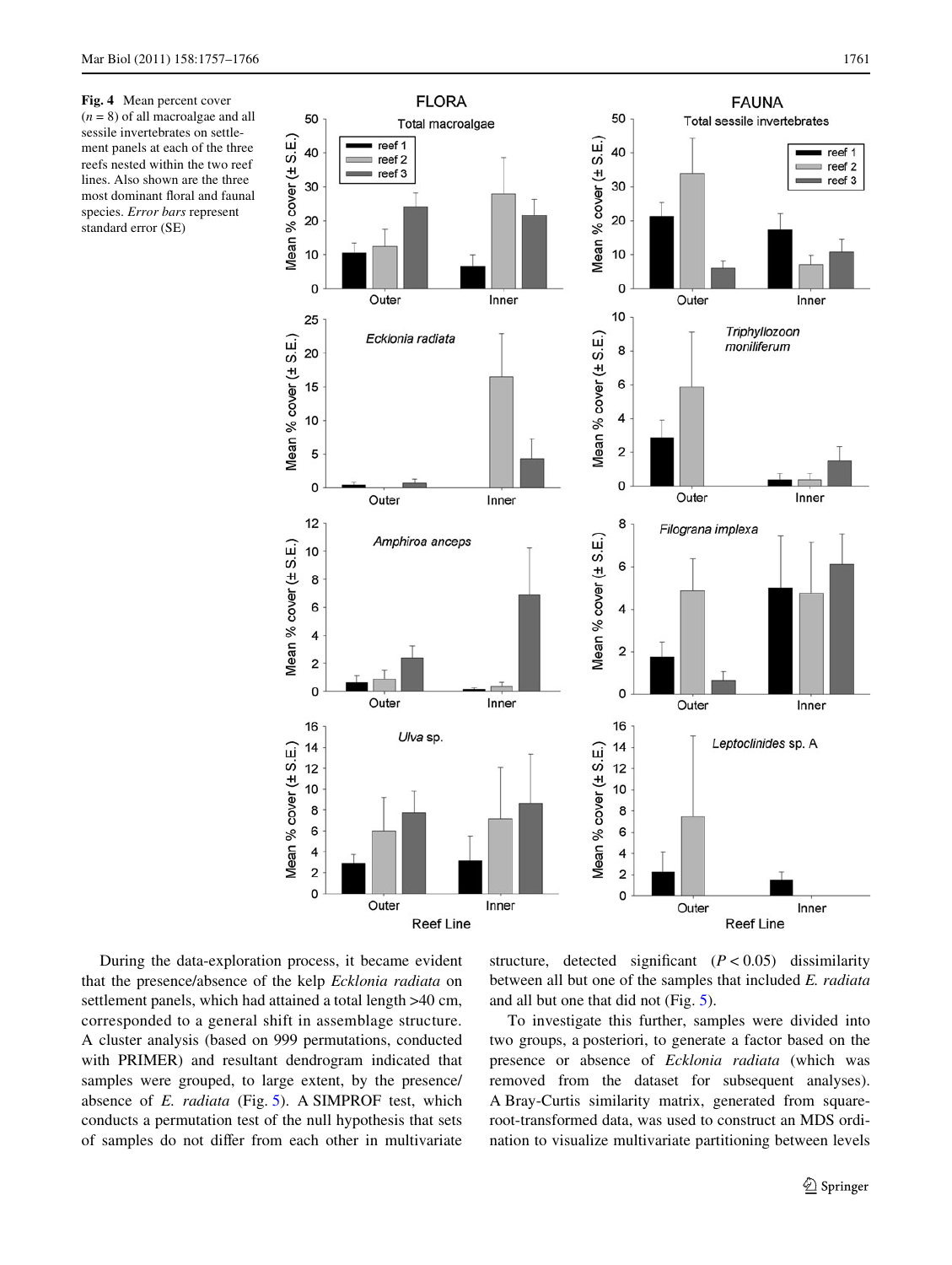<span id="page-5-0"></span>**Table 1** Results of multivariate and univariate PERMANOVA analysis to test for differences between reef lines and sites (nested within reef line)

| Response variable           | Reef line              |       | Site (Reef line) |                  |
|-----------------------------|------------------------|-------|------------------|------------------|
|                             | $\boldsymbol{F}_{1,4}$ | P     | $F_{4,42}$       | $\boldsymbol{P}$ |
| MV assemblage<br>structure  | 1.69                   | 0.313 | 2.31             | $0.001*$         |
| Total macroalgal<br>cover   | 0.15                   | 0.911 | 2.73             | $0.038*$         |
| Ecklonia radiata            | 1.79                   | 0.421 | 3.22             | $0.016*$         |
| Amphiroa anceps             | 0.26                   | 1.000 | 3.67             | $0.001*$         |
| Ulva sp.                    | 0.12                   | 0.713 | 0.64             | 0.635            |
| Total invertebrate<br>cover | 0.62                   | 0.499 | 3.24             | $0.006*$         |
| T. moniliferum              | 1.11                   | 0.397 | 3.50             | $0.021*$         |
| Filograna implexa           | 1.58                   | 0.313 | 1.67             | 0.187            |
| Leptoclinides sp. A         | 0.30                   | 1.00  | 1.29             | 0.271            |

Permutations were based on a Bray-Curtis similarity matrix generated from square-root transformed percent cover data for multivariate (MV) assemblage structure. For univariate analysis, matrices were based on Euclidean distance and generated from untransformed data. Significant *P* values (at <0.05) are indicated with an asterisk



<span id="page-5-1"></span>**Fig. 5** Dendrogram depicting hierarchical clustering of panel samples based on multivariate assemblage structure. Samples are coded with *triangles* to indicate the presence (*light gray*) or absence (*black*) of *Ecklonia radiata*. A SIMPROF test was conducted to determine significant dissimilarity between sample clusters (at  $P < 0.05$ ), as shown by *bold lines* in the dendrogram. *Inset* MDS shows multivariate partitioning between samples with and without *E. radiata*, based on a posteriori grouping of samples into levels of a factor derived from the presence/absence of kelp recruits (MDS based on a Bray-Curtis similarity matrix generated from square-root transformed percent cover data)

<span id="page-5-2"></span>**Table 2** Percentage contributions of individual taxonomic groups to observed differences between panels that did not include *Ecklonia radiata* recruits ('*E. radiata*: Abs.') and those that did ('*E. radiata*: Pres.'), as determined by SIMPER

| Taxon                              | E. radiata:<br>Abs. | E. radiata:<br>Pres. | Contr. Cum. |        |
|------------------------------------|---------------------|----------------------|-------------|--------|
|                                    | Av. P.C.            | Av. P.C.             | $(\%)$      | $(\%)$ |
| Red turfing algae                  | 6.14                | 1.75                 | 17.93       | 17.93  |
| Brown/red encrusting<br>algae      | 2.32                | 4.87                 | 13.09       | 31.02  |
| Pink coralline encrusting<br>algae | 3.21                | 4.51                 | 8.23        | 39.25  |
| Ulva sp.                           | 1.78                | 1.32                 | 7.87        | 47.09  |
| Filograna implexa                  | 1.46                | 1.15                 | 6.14        | 53.23  |
| Amphiroa anceps                    | 0.77                | 0.61                 | 3.96        | 57.19  |
| Triphyllozoon moniliferum          | 0.83                | 0.19                 | 3.12        | 60.31  |

Overall dissimilarity between levels of the "presence/absence of *Ecklonia radiata*" factor (which was assigned a posteriori) was 68%. The mean percent cover ("Av. P.C.", square-root transformed data) of each key taxon is shown for both levels of the factor. "Contr.  $(\%)$ " refers to the contribution of each taxon to the overall dissimilarity between factor levels, while "Cum.  $(\%)$ " is a running total of the contribution to observed dissimilarity

of the '*Ecklonia* presence/absence' factor. The ordination indicated clear separation between the groups of samples (Fig. [5\)](#page-5-1), while a one-way ANOSIM test showed that groups were moderately but significantly different  $(R = 0.45,$  $P = 0.001$ , based on 999 permutations). Finally, a SIMPER analysis was conducted to determine which taxa were driving the overall difference between samples with and without *E. radiata* (Table [2](#page-5-2)). The percent cover of the coarse taxonomic grouping "red turfing algae", was a principal driver of dissimilarity, being more abundant on panels without *E. radiata*. Conversely, the areal coverage of encrusting coralline algae was greater on panels with kelp recruits. Regarding individual species, *Ulva* sp., *Amphiroa anceps, Filograna implexa,* and *Triphyllozoon moniliferum* were major contributors to the dissimilarity between '*Ecklonia'* groups; all of which had greater coverage on panels without *E. radiata* (Table [2](#page-5-2)). Figure [6](#page-6-0) shows representative images of panel assemblages with and without *E. radiata*, which clearly illustrates general differences in the two assemblage types.

## **Discussion**

Exposure to swell did not affect the structure of recruiting assemblages or the space coverage of dominant flora and fauna. There are 3 logical interpretations of this observation: (1) the gradient of wave exposure we examined in Marmion Lagoon was not pronounced enough to influence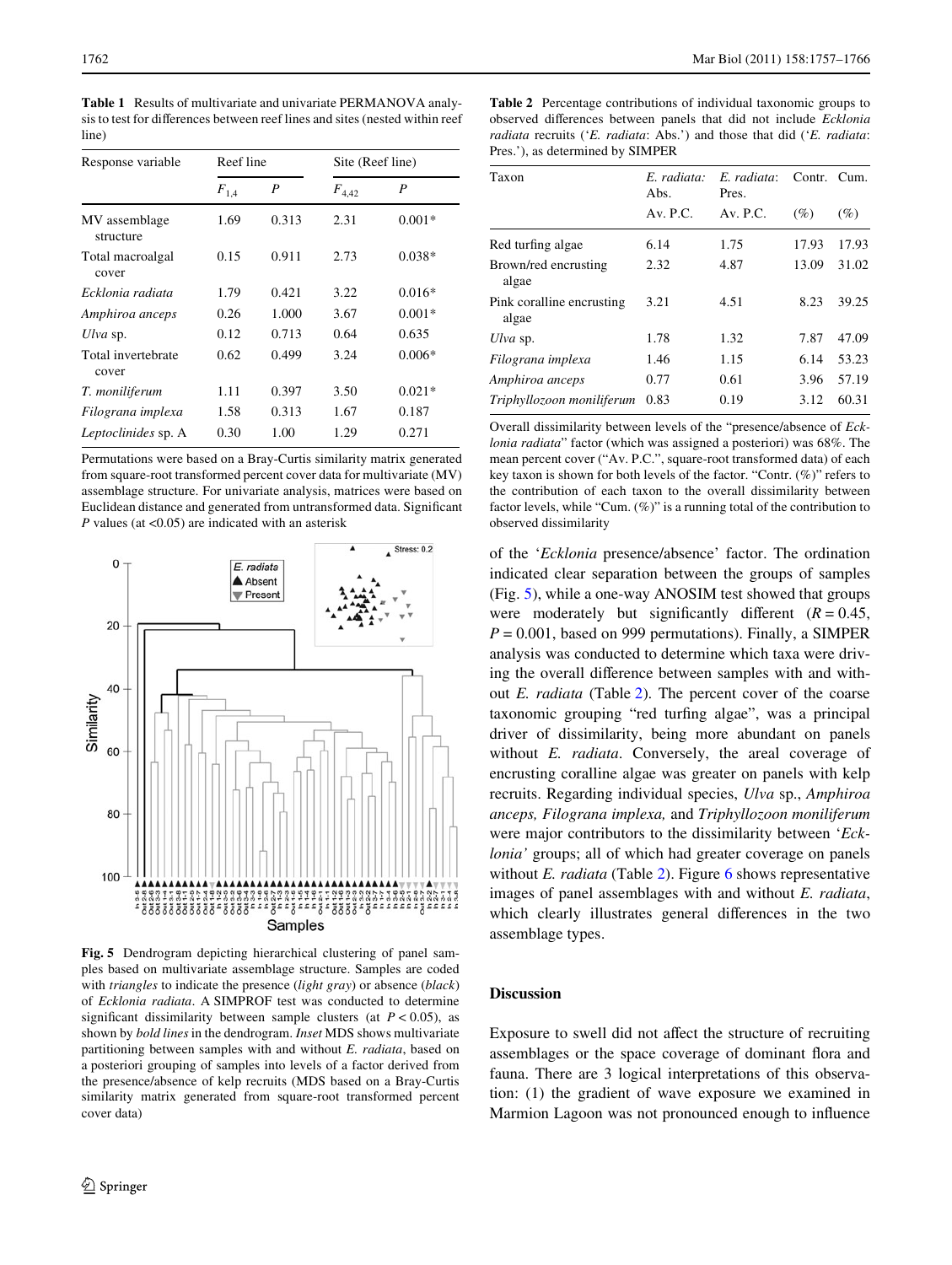<span id="page-6-0"></span>



early community development; (2) exposure to swell is important but was masked by other key factors that drive variability at the spatial scale of the study; or (3) wave energy does influence community development but the experimental design, which was a nested design with considerably greater power to detect differences at lower factor levels (i.e., 4 and 42 degrees of freedom for "site" and 1 and 4 degrees of freedom for "reef line"), limited our ability to detect ecological change along the wave exposure gradient. Clearly, exposure to swell is an important factor driving the ecology of subtidal environments, and differences in the structure of mature benthic assemblages between reef lines have been recorded in Marmion Lagoon previously (Hatcher [1989](#page-8-9); Phillips et al. [1997\)](#page-8-15). The study by Phillips et al. ([1997\)](#page-8-15) examined the same reef lines as the present study and recorded shifts in the structure of mature macroalgal assemblages along the exposure gradient, at the functional group level. This could suggest that wave exposure, at this spatial scale, has a relatively greater influence on well-established, mature assemblages than on early successional stages.

With regard to *Ecklonia radiata*, a significant effect of wave exposure on break forces of individual kelps along this wave exposure gradient has been reported previously (Thomsen et al. [2004\)](#page-8-32). Conversely, studies on the morphology and demography of *Ecklonia radiata*, which sampled the same sites as the present study, did not detect significant variability between reef lines (Wernberg and Thomsen [2005](#page-8-27); Wernberg [2009](#page-8-22)). It is likely that exposure to wave energy at this spatial scale (which perhaps represents a limited environmental gradient despite differences in exposure indices), affects this habitat forming species in subtle and non-consistent ways.

Crucially, the fact that recruiting panel assemblages did not differ between exposure levels does not suggest that mature benthic assemblages are unaffected by exposure to swell in Marmion Lagoon. Indeed, hydrodynamic forces may be more influential in structuring mature communities—large adults are often more susceptible to physical disturbance (Thomsen et al.  $2004$ )—and less influential in driving patterns of recruitment and early community development. It is evident that at these spatial scales, the disturbance gradient is neither pronounced nor well defined, so that a gradient analysis approach (rather than categorical analysis) that incorporated "extremes" of the environmental gradient would be more appropriate (Somerfield et al. [2002](#page-8-33); Lindegarth and Gamfeldt [2005](#page-8-34)). Even so, our results suggested that patterns of community development did not differ between outer and inner reef lines, which are characterized by significantly different wave climates.

We recorded significant variability between sites, suggesting that other processes acting at this spatial-scale influence settlement and recruitment onto hard substrata. Hatcher [\(1989](#page-8-9)) conducted surveys of established benthic assemblages in Marmion Lagoon at multiple spatial scales and also observed considerable variability between sites positioned 1–5 km apart within reef lines. This variability was attributed to alongshore currents that could influence the supply of recruits and suspended food to individual study sites. Similarly, in a study of recruitment into experimentally disturbed patches of macroalgae conducted in South Australia, Wernberg and Connell ([2008\)](#page-8-35) detected significant variability in community development between sites within exposure levels. Differences between sites a few kilometers apart were attributed to the availability of propagules, as recruiting assemblages were very similar in structure to nearby mature assemblages.

Here, variability between sites was perhaps driven by differences in physical reef structure and topography, which would influence both the flow of water around the panels and the surrounding assemblage composition (and therefore the potential supply of propagules/larvae from nearby adult populations). While great care was taken to deploy panels at comparable sites in terms of reef complexity and topography, these habitats are inherently heterogeneous in physical structure, which influences local hydrodynamic forces,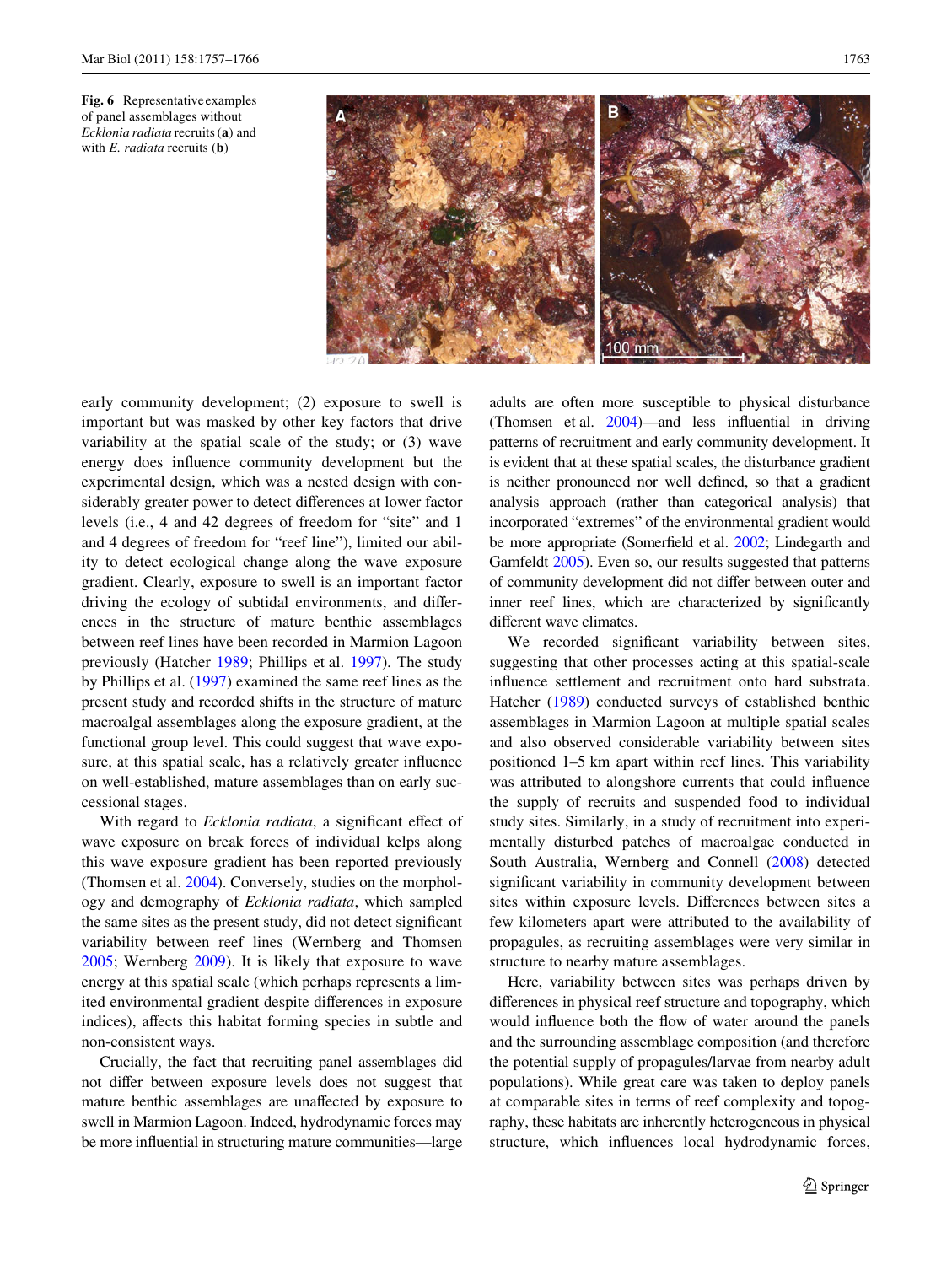post-disturbance community development, and alpha diversity (Toohey  $2007$ ). As such, differences between sites may have been caused by variability in the complexity, topography, and arrangement of rocky reef structures.

Consumption of recruiting flora and fauna by mobile invertebrates, which is known to be a key process in many kelp systems around the world (see Steneck et al. [2002](#page-8-37) for review), was unlikely to be an important factor here. The abundances of gastropod molluscs and sea urchins are generally low (albeit with some localized dense aggregations) in southwest Australia compared with many other temperate systems (Vanderklift and Kendrick [2004](#page-8-38); Wernberg et al. [2008\)](#page-9-6), and the numbers of herbivores observed on panels were very low. Furthermore, recent evidence suggests that urchins preferentially (or even exclusively) feed on drift algae on these exposed reefs (Vanderklift et al. [2009](#page-8-39)). Herbivorous fish assemblages, however, can be both abundant and diverse in this region (Hyndes et al. [1999](#page-8-40)), and between-site variability in fish populations could potentially influence community development (Vanderklift) et al. [2009](#page-8-39)); further work on the relative importance of trophic interactions in this system is clearly warranted.

The key finding of our study was the significant influence of *Ecklonia radiata* settlement and recruitment on patterns of early community development. *E. radiata* is an assemblage dominant within Marmion Lagoon; the mean density of adults at these study sites ranges from  $\sim$ 4 to  $12 \text{ m}^{-2}$  (Wernberg [2009\)](#page-8-22). It is well known that mature canopies of *E. radiata* affect community structure and alpha diversity through modification of the physical environment, by reducing light and sediment cover (Toohey et al. [2004](#page-8-17); Connell [2005;](#page-7-6) Wernberg et al. [2005](#page-9-1)). We have shown that recruitment of juvenile kelps, which does not vary between reef lines but does vary considerably at small to medium spatial scales and is highly stochastic (Wernberg [2009](#page-8-22)), influences community dynamics considerably. The mechanism for this was most likely a combination of reduced light levels (Connell [2003](#page-7-7); Toohey et al. [2004](#page-8-17)), which inhibited the settlement and/or growth of a range of understory macroalgal species, and increased thallus scour across the panel surface, which physically abraded the substratum and thus restricted the establishment of both flora and fauna (Fowler-Walker and Connell [2007\)](#page-8-41). Evidence of "kelp whiplash", such as abraded panel surfaces with little or no algal growth, was observed on a number of panels. This physical abrasion would have been particularly pronounced during the early winter of 2010, when kelp recruits were fairly large (total length  $>40$  cm) and wave energy was great.

It should be noted that the presence of turfing algae can inhibit the settlement of *E. radiata* (Kennelly [1987\)](#page-8-42). As such, variability in the establishment of turfing algae could have influenced kelp settlement and, consequentially, patterns of community development (rather than vice versa). However, while this is clearly important in waveinduced clearings in kelp canopies (Kennelly [1987\)](#page-8-42), this was probably less important here as unoccupied space (or space occupied by filamentous algae) was abundant on most panels at the time of kelp settlement (Smale Personal Observation). It is, therefore, more likely external factors that caused spatial variability in recruitment patterns of kelp (rather than species of turfing algae), such as propagule density and local circulation patterns, were crucial in determining the trajectory of early community development on the panels.

In conclusion, exposure to swell, which differs between reef lines, did not influence assemblage structure on panels. This lack of ecological response suggests that the difference in water motion at this spatial scale is not sufficient to affect community establishment and development at Marmion Lagoon. We did, however, record significant differences in the structure of assemblages with and without *Ecklonia radiata* recruits. This ecosystem engineer (*sensu* Jones et al.  $1994$ ) has a strong influence on the structure of communities of various ages, across a range of spatial scales. This is important in determining colonization patterns on newly available hard substrata, such as storm-induced clearings in kelp canopies and man-made habitats associated with coastal development.

**Acknowledgments** We thank Thibaut de Bettignies, Renae Hovey, Samantha Childs, and Adam Gartner for assistance in the field, and Gary Kendrick and Tim Langlois for insightful discussion and comments on earlier drafts of the paper. DS is funded by the Western Australian Marine Science Institute (WAMSI). Fieldwork was supported by an ARC Discovery Project grant to TW.

#### **References**

- <span id="page-7-5"></span>Anderson MJ, Gorley RN, Clarke KR (2007) Permanova+ for primer: guide to software and statistical methods. PRIMER-E, Plymouth
- <span id="page-7-0"></span>Andrew NL, Jones GP (1990) Patch formation by herbivorous fish in a temperate Australian kelp forest. Oecologia 85:57–68
- <span id="page-7-2"></span>Arkema KK, Reed DC, Schroeter SC (2009) Direct and indirect effects of giant kelp determine benthic community structure and dynamics. Ecology 90:3126–3137
- <span id="page-7-1"></span>Bell JJ, Barnes DKA (2003) The importance of competitor identity, morphology and ranking methodology to outcomes in interference competition between sponges. Mar Biol 143:415–426
- <span id="page-7-3"></span>Bell EC, Denny MW (1994) Quantifying 'wave exposure': a simple device for recording maximum velocity and results of its use at several field sites. J Exp Mar Biol Ecol 181:9-29
- <span id="page-7-4"></span>Clarke KR, Warwick RM (2001) Change in marine communities: an approach to statistical analysis and interpretation. PRIMER-E, Plymouth
- <span id="page-7-7"></span>Connell SD (2003) The monopolization of understorey habitat by subtidal encrusting coralline algae: a test of the combined effects of canopy-mediated light and sedimentation. Mar Biol 142:1065–1071
- <span id="page-7-6"></span>Connell SD (2005) Assembly and maintenance of subtidal habitat heterogeneity: synergistic effects of light penetration and sedimentation. Mar Ecol Prog Ser 289:53–61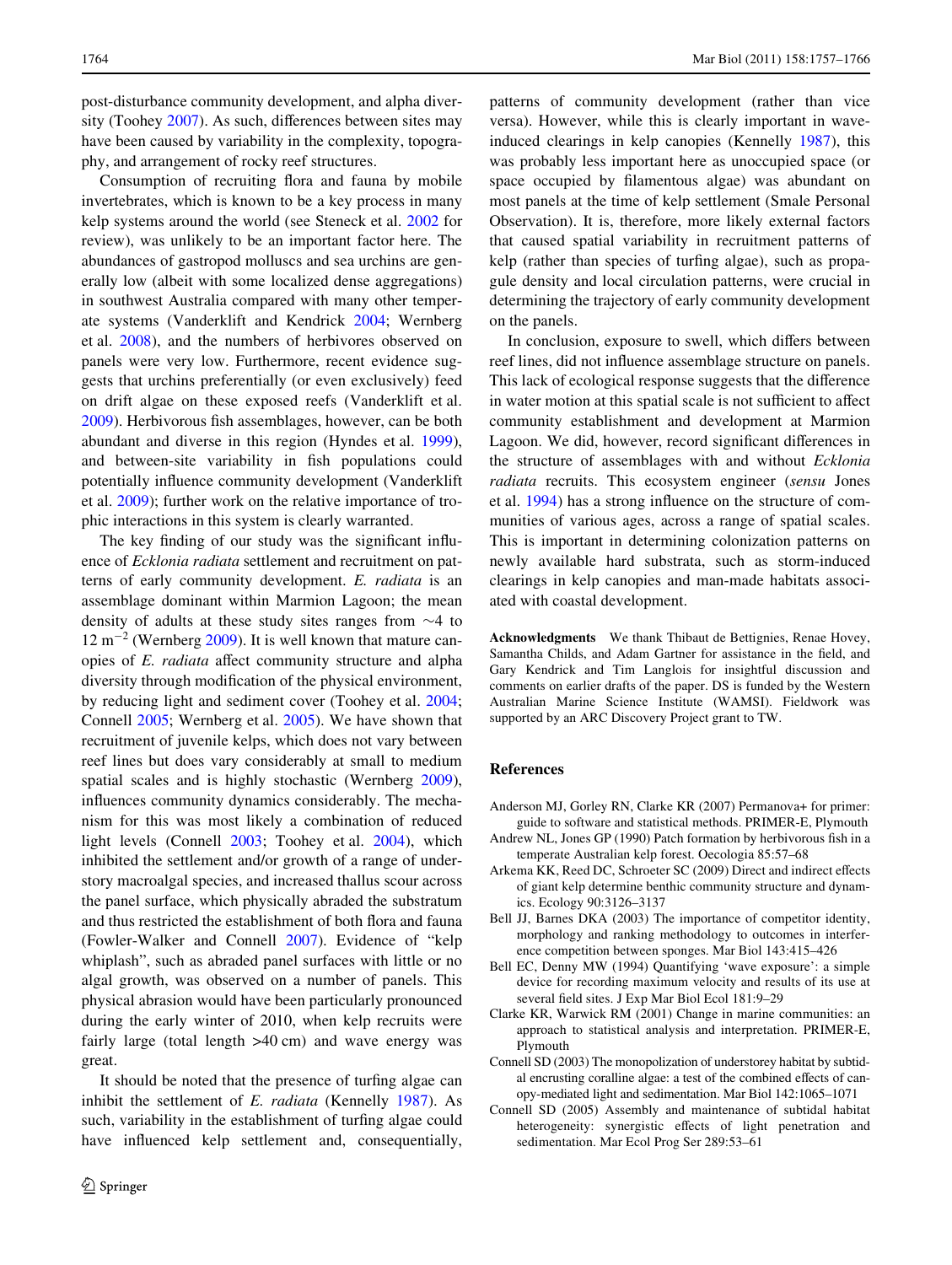- <span id="page-8-2"></span>Connell SD (2007) Subtidal temperate rocky habitats: habitat heterogeneity at local to continental scales. In: Connell SD, Gillanders BM (eds) Marine ecology. Oxford University Press, Melbourne
- <span id="page-8-0"></span>Dayton PK (1985) Ecology of Kelp communities. Annu Rev Ecol Syst 16:215–245
- <span id="page-8-25"></span>Dayton PK, Tegner MJ, Parnell PE, Edwards PB (1992) Temporal and spatial patterns of disturbance and recovery in a Kelp forest community. Ecol Monogr 62:421–445
- <span id="page-8-4"></span>Dayton PK, Tegner MJ, Edwards PB, Riser KL (1999) Temporal and spatial scales of kelp deomography: the role of oceanographic climate. Ecol Monogr 69:219–250
- <span id="page-8-5"></span>Ebeling AW, Laur DR, Rowley RJ (1985) Severe storm disturbances and reversal of community structure in a southern California kelp forest. Mar Biol 84:287–294
- <span id="page-8-19"></span>England PR, Phillips J, Waring JR, Symonds G, Babcock R (2008) Modelling wave-induced disturbance in highly biodiverse marine macroalgal communities: support for the intermediate disturbance hypothesis. Mar Freshw Res 59:515–520
- <span id="page-8-41"></span>Fowler-Walker MJ, Connell SD (2007) Habitat heterogeneity as a consequence of substratum-orientation and kelp-canopy: relating interdependent responses to common patterns. J Exp Mar Biol Ecol 343:127–137
- <span id="page-8-11"></span>Fox NJ, Beckley LE (2005) Priority areas for conservation of Western Australian coastal fishes: a comparison of hotspot, biogeographical and complementarity approaches. Biol Conserv 125:399–410
- <span id="page-8-9"></span>Hatcher AI (1989) Variation in the components of benthic community structure in a coastal lagoon as a function of spatial scale. Mar Freshw Res 40:79–96
- <span id="page-8-28"></span>Hurd CL (2000) Water motion, marine macroalgal physiology, and production. J Phycol 36:453–472
- <span id="page-8-10"></span>Hutchins JB (2001) Checklist of Western Australian fishes. Rec West Aust Mus Suppl 63:9–50
- <span id="page-8-40"></span>Hyndes GA, Platell ME, Potter IC, Lenanton RCJ (1999) Does the composition of the demersal fish assemblages in temperate coastal waters change with depth and undergo consistent seasonal changes? Mar Biol 134:335–352
- <span id="page-8-43"></span>Jones CG, Lawton JH, Shachak M (1994) Organisms as ecosystem engineers. Oikos 69:373–386
- <span id="page-8-23"></span>Kendrick GA (1994) Effects of propagule settlement density and adult canopy on survival of recruits on *Sargassum* spp. (Sargassaceae: Phaeophyta). Mar Ecol Prog Ser 103:129–140
- <span id="page-8-24"></span>Kendrick GA, Walker DI (1994) Role of recruitment in structuring beds of *Sargassum* spp. (Phaeophyta) at Rottnest Island, Western Australia. J Phycol 30:200–208
- <span id="page-8-13"></span>Kendrick GA, Lavery PS, Phillips JC (1999) Influence of *Ecklonia radiata* kelp canopy on structure of macro-algal assemblages in Marmion Lagoon, Western Australia. Hydrobiologia 398(399):275–283
- <span id="page-8-21"></span>Kendrick GA, Goldberg NA, Harvey ES, McDonald J (2009) Historical and contemporary influence of the Leeuwin Current to the marine biota of the Southern Western Australian Continental Shelf and the Recherche Archipelago. J R Soc West Aust 92:209–217
- <span id="page-8-42"></span>Kennelly SJ (1987) Inhibition of kelp recruitment by turfing algae and consequences for an Australian kelp community. J Exp Mar Biol Ecol 112:49–60
- <span id="page-8-8"></span>Kerswell AP (2006) Biodiversity patterns of benthic marine algae. Ecology 87:2479–2488
- <span id="page-8-12"></span>Kirkman H (1984) Standing stock and production of *Ecklonia radiata* (C.Ag.). J Agardh J Exp Mar Biol Ecol 76:119–130
- <span id="page-8-26"></span>Lemm AJ, Hegge BJ, Masselink G (1999) Offshore wave climate, Perth (Western Australia), 1994–96. Mar Freshw Res 50:95–102
- <span id="page-8-34"></span>Lindegarth M, Gamfeldt L (2005) Comparing categorical and continuous ecological analyses: effects of 'wave exposure' on rocky shore. Ecology 86:1346–1357
- <span id="page-8-3"></span>McGowan JA, Cayan DR, Dorman LM (1998) Climate-ocean variability and ecosystem response in the Northeast Pacific. Science 281:210–217
- <span id="page-8-7"></span>Phillips JA (2001) Marine macroalgal biodiversity hotspots: why is there high species richness and endemism in southern Australian marine benthic flora? Biodivers Conserv 10:1555-1577
- <span id="page-8-15"></span>Phillips JC, Kendrick GA, Lavery PS (1997) A test of a functional group approach to detecting shifts in macroalgal communities along a disturbance gradient. Mar Ecol Prog Ser 153:125–138
- <span id="page-8-30"></span>Ruuskanen A, Back S, Reitalu T (1999) A comparison of two cartographic exposure methods using *Fucus vesiculosus* as an indicator. Mar Biol 134:139–145
- <span id="page-8-1"></span>Schiel DR, Foster MS (1986) The structure of subtidal algal stands in temperate waters. Oceanogr Mar Biol Ann Rev 24:265–307
- <span id="page-8-29"></span>Searle DJ, Semeniuk V (1985) The natural sectors of the inner Rottnest Shelf coast adjoining the Swan Coastal Plain. J Roy Soc West Aus 67:116–136
- <span id="page-8-6"></span>Shears NT, Babcock RC (2002) Marine reserves demonstrate top– down control of community structure on temperate reefs. Oecologia 132:131–142
- <span id="page-8-16"></span>Smale DA, Kendrick GA, Wernberg T (2010) Assemblage turnover and taxonomic sufficiency of subtidal macroalgae at multiple spatial scales. J Exp Mar Biol Ecol 384:76–86
- <span id="page-8-14"></span>Smale DA, Wernberg T, Kendrick GA (2011) Subtidal macroalgal richness, diversity and turnover, at multiple spatial scales, along the southwestern Australian coastline. Estuar Coastal Shelf Sci 91:224–231
- <span id="page-8-33"></span>Somerfield PJ, Clarke KR, Olsgard F (2002) A comparison of the power of categorical and correlational tests applied to community ecology data from gradient studies. J Anim Ecol 71:581–593
- <span id="page-8-37"></span>Steneck RS, Graham MH, Bourque BJ, Corbett D, Erlandson JM, Estes JA, Tegner MJ (2002) Kelp forest ecosystems: biodiversity, stability, resilience and future. Environ Conserv 29:436–459
- <span id="page-8-32"></span>Thomsen MS, Wernberg T, Kendrick GA (2004) The effect of thallus size, life stage, aggregation, wave exposure and substrate conditions on the forces required to break or dislodge the small kelp *Ecklonia radiata*. Bot Mar 47:454–460
- <span id="page-8-31"></span>Todd CD, Turner SJ (1986) Ecology of intertidal and sublittoral cryptic epifaunal assemblages. I. Experimental rationale and the analysis of larval settlement. J Exp Mar Biol Ecol 99:199–231
- <span id="page-8-36"></span>Toohey BD (2007) The relationship between physical variables on topographically simple and complex reefs and algal assemblage structure beneath an *Ecklonia radiata* canopy. Estuar Coastal Shelf Sci 71:232–240
- <span id="page-8-17"></span>Toohey B, Kendrick GA, Wernberg T, Phillips JA, Malkin S, Prince J (2004) The effects of light and thallus scour from *Ecklonia radiata* canopy on an associated foliose algal assemblages: the importance of photoacclimation. Mar Biol 144:1019–1027
- <span id="page-8-18"></span>Toohey BD, Kendrick GA, Harvey ES (2007) Disturbance and reef topography maintain high local diversity in *Ecklonia radiata* kelp forests. Oikos 116:1618–1630
- <span id="page-8-38"></span>Vanderklift MA, Kendrick GA (2004) Variations in abundances of herbivorous invertebrates in temperate subtidal rocky reef habitats. Mar Freshw Res 55:93–103
- <span id="page-8-39"></span>Vanderklift MA, Lavery PS, Waddington KI (2009) Intensity of herbivory on kelp by fish and sea urchins differs between inshore and offshore reefs. Mar Ecol Prog Ser 376:203-211
- <span id="page-8-22"></span>Wernberg T (2009) Spatial variation in juvenile and adult *Ecklonia radiata* (Laminariales) sporophytes. Aquat Bot 90:93–95
- <span id="page-8-35"></span>Wernberg T, Connell SD (2008) Physical disturbance and subtidal habitat structure on open rocky coasts: Effects of wave exposure, extent and intensity. J Sea Res 59:237–248
- <span id="page-8-20"></span>Wernberg T, Goldberg N (2008) Short-term temporal dynamics of algal species in a subtidal kelp bed in relation to changes in environmental conditions and canopy biomass. Estuar Coastal Shelf Sci 76:265–272
- <span id="page-8-27"></span>Wernberg T, Thomsen MS (2005) The effect of wave exposure on the morphology of *Ecklonia radiata*. Aquat Bot 83:61–70